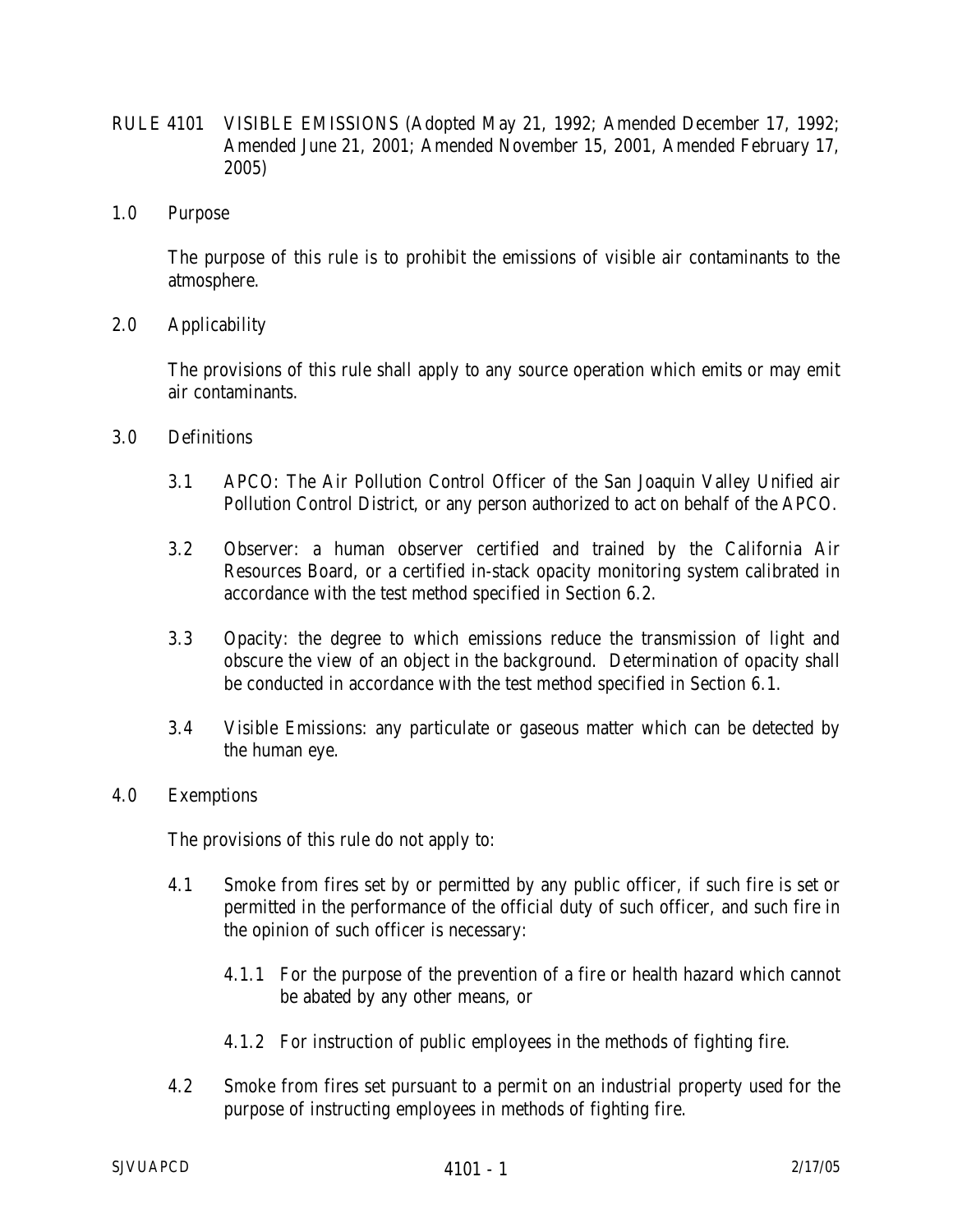- 4.3 The use of an orchard or citrus grove heater which does not produce unconsumed solid carbonaceous matter at a rate in excess of one (1) gram per minute.
- 4.4 Any open burning, prescribed burning, or hazard reduction burning permitted or exempted by Rule 4103 (Open Burning) or Rule 4106 (Prescribed Burning and Hazard Reduction Burning).
- 4.5 Use of any aircraft to distribute seed, fertilizer, insecticides, or other agricultural aids over lands devoted to the growing of crops or raising of fowl or animals.
- 4.6 Open outdoor fires used only for cooking of food for human beings or for recreational purposes.
- 4.7 Emissions from equipment used for the instruction or certification of individuals in the evaluation of visible emissions upon approval from the APCO.
- 4.8 Wet plumes where the presence of uncombined water is the only reason for the failure of an emission to meet the limitations of this rule. The burden of proof, which establishes the application of this rule, shall be upon the person seeking to come within its provisions.
- 4.9 Emissions from maritime vessels using steam boilers during emergency boiler shutdowns for safety reasons, safety and operational tests required by governmental agencies, and where maneuvering is required to avoid hazards.
- 4.10 Emissions from maritime vessels during a breakdown condition, as long as the discharge is reported in accordance with District requirements pursuant to Rule 1100 (Equipment Breakdowns) and breakdown relief is granted by the APCO.
- 4.11 The use of an obscurant for the purpose of training military personnel and the testing of military equipment by the United States Department of Defense on any military reservation.
- 4.12 Emissions subject to or specifically exempt from Regulation VIII (Fugitive PM10 Prohibitions).

## 5.0 Requirements

 A person shall not discharge into the atmosphere from any single source of emission whatsoever, any air contaminant, other than uncombined water vapor, for a period or periods aggregating more than three (3) minutes in any one (1) hour which is: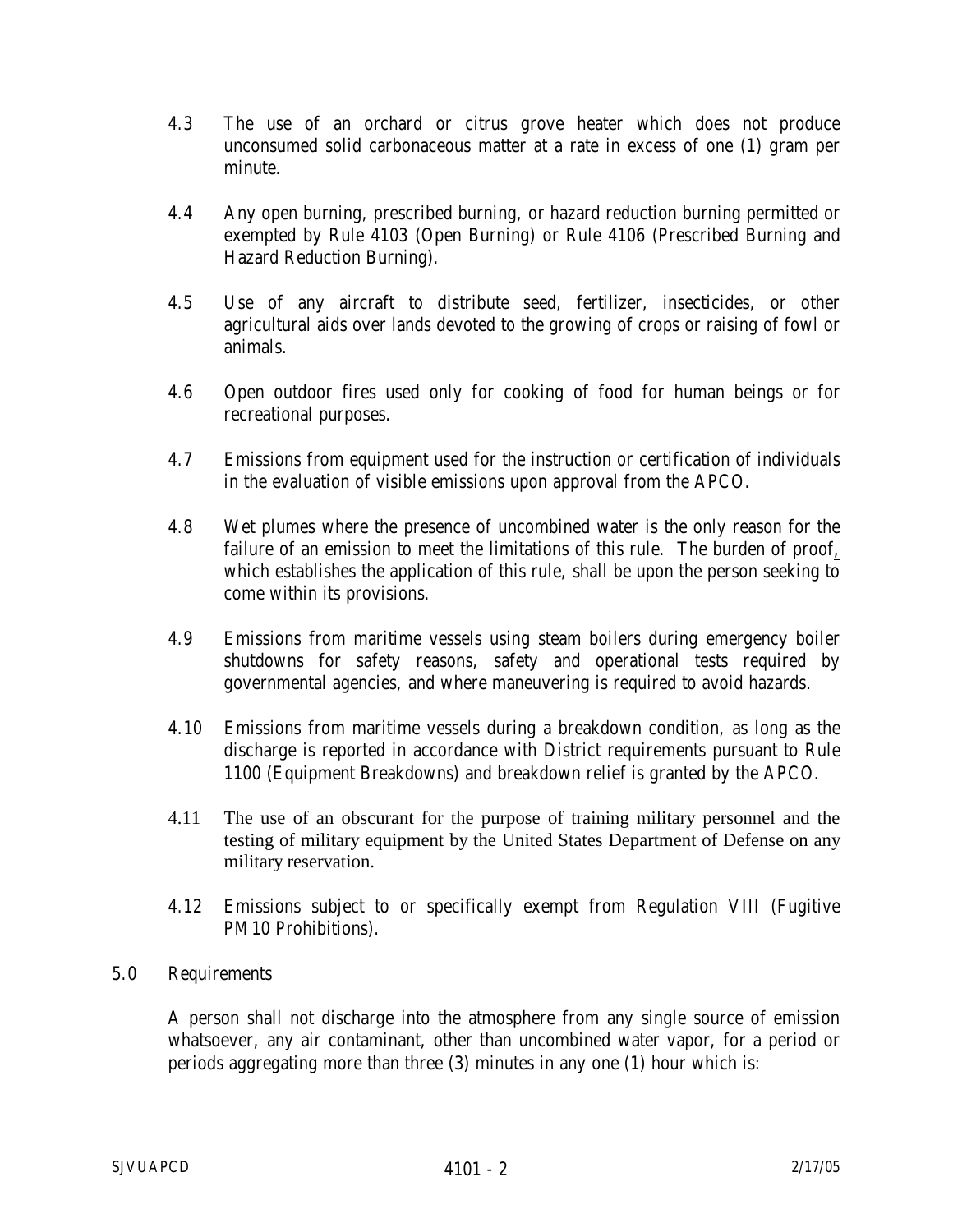- 5.1 As dark or darker in shade as that designated as No. 1 on the Ringelmann Chart, as published by the United States Bureau of Mines.
- 5.2 Of such opacity as to obscure an observer's view to a degree equal to or greater than the smoke described in Section 5.1 of this rule.
- 6.0 Test Methods

The following test methods shall be used unless otherwise approved by the APCO and United States Environmental Protection Agency (US EPA).

- 6.1 US EPA Method 9 for visual determination of the opacity of emissions.
- 6.2 40 Code of Federal Regulations (CFR) Part 60 Appendix B Performance Specification 1 for determination of certified, calibrated in-stack opacity monitoring system.